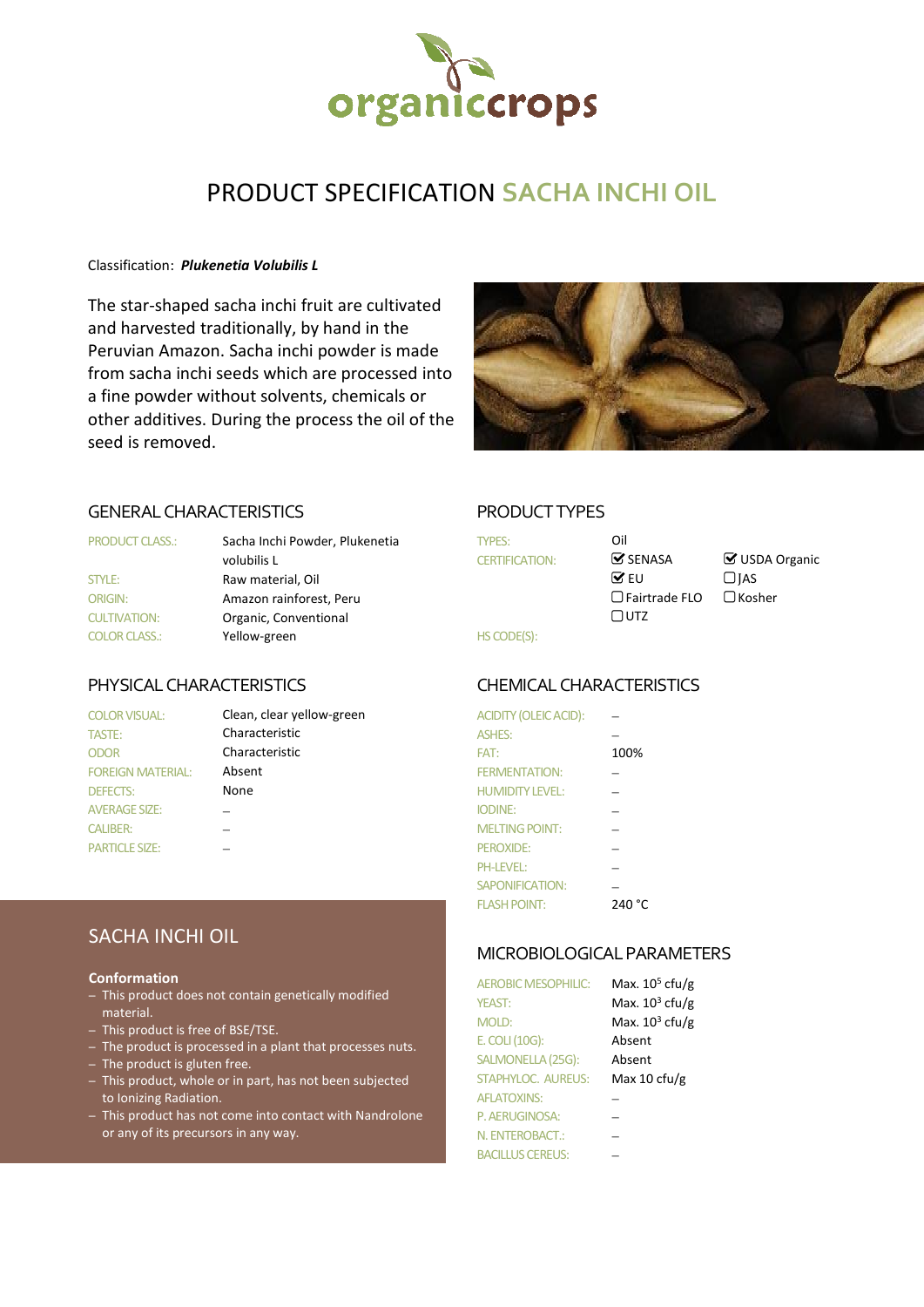# NUTRITION FACTS (100GR POR) **AMINO ACIDS:** per 1 g protein:

| <b>ENERGY:</b>         | 402 kcal. / KJ 1682    |
|------------------------|------------------------|
| <b>PROTEIN:</b>        | 61 g                   |
| <b>TOTAL FAT:</b>      | 5 g                    |
| <b>SATURATED FAT:</b>  | 0g                     |
| <b>MONOUNSAT, FAT:</b> |                        |
| POLYUNSAT, FAT:        |                        |
| <b>CARBOHYDRATES:</b>  | 22 g, of which         |
|                        | $-$ Sugars: 10 g       |
|                        | - Dietary fibers: 12 g |
| <b>CHOLESTEROL:</b>    | mg                     |

| <b>BETAINE:</b>     |                  | <b>LYSINE:</b>    |
|---------------------|------------------|-------------------|
| <b>CAROTENE:</b>    |                  | <b>HO-PROLINE</b> |
| <b>CHOLINE:</b>     |                  | <b>PROLINE:</b>   |
| FOLATE (B9):        |                  | SARCOSINE:        |
| NIACIN:             |                  |                   |
| PANTOTHENIC ACID:   |                  | <b>MINERALS</b>   |
| RIBOFLAVIN (B2):    |                  | <b>CALCIUM:</b>   |
| THIAMIN (B1):       |                  | <b>COPPER:</b>    |
| <b>VITAMINA:</b>    | 681 ug           | <b>FLUORIDE:</b>  |
| <b>VITAMIN B12:</b> |                  | <b>IRON:</b>      |
| <b>VITAMIN B6:</b>  |                  | <b>MAGNESIUM</b>  |
| <b>VITAMIN C:</b>   |                  | <b>MANGANESE</b>  |
| <b>VITAMIND:</b>    |                  | <b>PHOSPHORO</b>  |
| <b>VITAMINE:</b>    | 17 <sub>mg</sub> | POTASSIUM:        |
| <b>VITAMINK:</b>    |                  | SELENIUM:         |

## **FATTY ACIDS:**

| <b>C8-10 CAPRYLIC:</b>            | 1.5%   |                                                                                                |  |
|-----------------------------------|--------|------------------------------------------------------------------------------------------------|--|
| <b>C12-0 LAURIC:</b>              | 1.3%   | <b>OTHER</b>                                                                                   |  |
| C13-1-7 TRIDECONOIC:              |        | ARSENIC (AS):                                                                                  |  |
| <b>C13-0 TRIDECOANOIC:</b>        |        | ASH:<br>$\overline{\phantom{0}}$                                                               |  |
| C <sub>14</sub> -0 MYRSTIC:       | 3.3%   | CADMIUM (CD):<br>$\overline{\phantom{0}}$                                                      |  |
| C <sub>15</sub> -1-7 PENTADEC.:   |        | <b>CAFFEINE:</b><br>$\overline{\phantom{0}}$                                                   |  |
| C16-1-9 PALMTOLEIC:               | 1 %    | $LEAD(PB)$ :<br>$\overline{\phantom{0}}$                                                       |  |
| C16-0 PALMITIC:                   | 6.1%   | <b>MERCURY (HG):</b>                                                                           |  |
| C17-1-9 HEPTADEC.:                |        |                                                                                                |  |
| C17-0 HEPTADECANOIC:              |        |                                                                                                |  |
| <b>C18-2-9-12 LINOLEIC:</b>       | 21 %   |                                                                                                |  |
| <b>C18-1-9 OLEIC:</b>             | 43.5 % | <b>SACHA INCHI OIL</b>                                                                         |  |
| C <sub>18</sub> -0 STERIC:        | 2.5%   |                                                                                                |  |
| C19-1-11 NONADEC.:                |        |                                                                                                |  |
| <b>C19-0 NONADECANOIC</b>         |        | Cold-pressed sacha inchi oil has a pleasant m<br>polyunsaturated fatty acids, and offers a goo |  |
| C <sub>20</sub> -1-15 EISOSENOIC: |        |                                                                                                |  |
| C <sub>22</sub> -0 BEHANIC:       |        | and -9 essential fatty acids (EFAs).                                                           |  |
| C <sub>24</sub> -1-15 NERVONIC:   |        |                                                                                                |  |
| C-24-0 LIGNOCENIC:                |        | <b>Typical Use</b>                                                                             |  |
|                                   |        |                                                                                                |  |

| NUTRITION FACTS (100GR POR) |                          | <b>AMINO ACIDS:</b>   | per 1 g           |
|-----------------------------|--------------------------|-----------------------|-------------------|
|                             |                          | <b>ASPARTIC ACID:</b> |                   |
| <b>ENERGY:</b>              | 402 kcal. / KJ 1682      | <b>GLUTAMIC ACID:</b> | 133 mg            |
| <b>PROTEIN:</b>             | 61 <sub>g</sub>          | <b>SERINE:</b>        | 64 mg             |
| TOTAL FAT:                  | 5g                       | <b>HISTIDINE:</b>     | 26 mg             |
| <b>SATURATED FAT:</b>       | 0 g                      | <b>GLYCINE:</b>       | 118 mg            |
| <b>MONOUNSAT. FAT:</b>      |                          | <b>THREONINE:</b>     | 43 mg             |
| POLYUNSAT. FAT:             |                          | <b>ALANINE:</b>       | 36 mg             |
| <b>CARBOHYDRATES:</b>       | 22 g, of which           | <b>TYROSINE:</b>      | 55 mg             |
|                             | $-$ Sugars: 10 g         | PHENYLALANINE:        | 24 mg             |
|                             | - Dietary fibers: 12 g   | <b>VALINE:</b>        | 40 mg             |
| <b>CHOLESTEROL:</b>         | 0 <sub>mg</sub>          | <b>METHIONINE:</b>    | 12 mg             |
|                             |                          | <b>ISOLEUCINE:</b>    | 50 mg             |
| VITAMINS                    |                          | LEUCINE:              | 64 mg             |
| <b>BETAINE:</b>             |                          | LYSINE:               | 43 mg             |
| <b>CAROTENE:</b>            |                          | <b>HO-PROLINE:</b>    | $\qquad \qquad -$ |
| <b>CHOLINE:</b>             |                          | <b>PROLINE:</b>       | 48 mg             |
| FOLATE (B9):                |                          | SARCOSINE:            |                   |
| NIACIN:                     |                          |                       |                   |
| PANTOTHENIC ACID:           |                          | <b>MINERALS</b>       |                   |
| RIBOFLAVIN (B2):            |                          | <b>CALCIUM:</b>       |                   |
| THIAMIN (B1):               |                          | <b>COPPER:</b>        |                   |
| VITAMIN A:                  | 681 ug                   | <b>FLUORIDE:</b>      |                   |
| <b>VITAMIN B12:</b>         |                          | <b>IRON:</b>          |                   |
| <b>VITAMIN B6:</b>          |                          | <b>MAGNESIUM:</b>     |                   |
| <b>VITAMIN C:</b>           |                          | <b>MANGANESE:</b>     |                   |
| VITAMIN D:                  |                          | PHOSPHOROS:           |                   |
| <b>VITAMINE:</b>            | 17 mg                    | POTASSIUM:            |                   |
| <b>VITAMIN K:</b>           |                          | <b>SELENIUM:</b>      |                   |
|                             |                          | SODIUM:               | 0 <sub>mg</sub>   |
| <b>FATTY ACIDS:</b>         |                          | ZINC:                 |                   |
| <b>C8-10 CAPRYLIC:</b>      | 1.5%                     |                       |                   |
| C12-0 LAURIC:               | 1.3%                     | <b>OTHER</b>          |                   |
| C13-1-7 TRIDECONOIC:        |                          | <b>ARSENIC (AS):</b>  |                   |
| <b>C13-0 TRIDECOANOIC:</b>  | $\overline{\phantom{0}}$ | ASH:                  |                   |
| C14-0 MYRSTIC:              | 3.3%                     | CADMIUM (CD):         |                   |
| C15-1-7 PENTADEC.:          |                          | <b>CAFFEINE:</b>      |                   |
|                             |                          | $1 - 1 - 1 - 1$       |                   |

# SACHA INCHI OIL

Cold-pressed sacha inchi oil has a pleasant mild-nutty aroma. The oil is rich in polyunsaturated fatty acids, and offers a good balance between Omega-3, -6 and -9 essential fatty acids (EFAs).

### **Typical Use**

Sacha Inchi oil for cosmetic use, as a binding medium can be processed into skin and hair products or can be applied to hair and skin directly to alleviate sensitive, damaged or irritated skin. Industrial applications: moisturizer, body soap, hair shampoo, etc.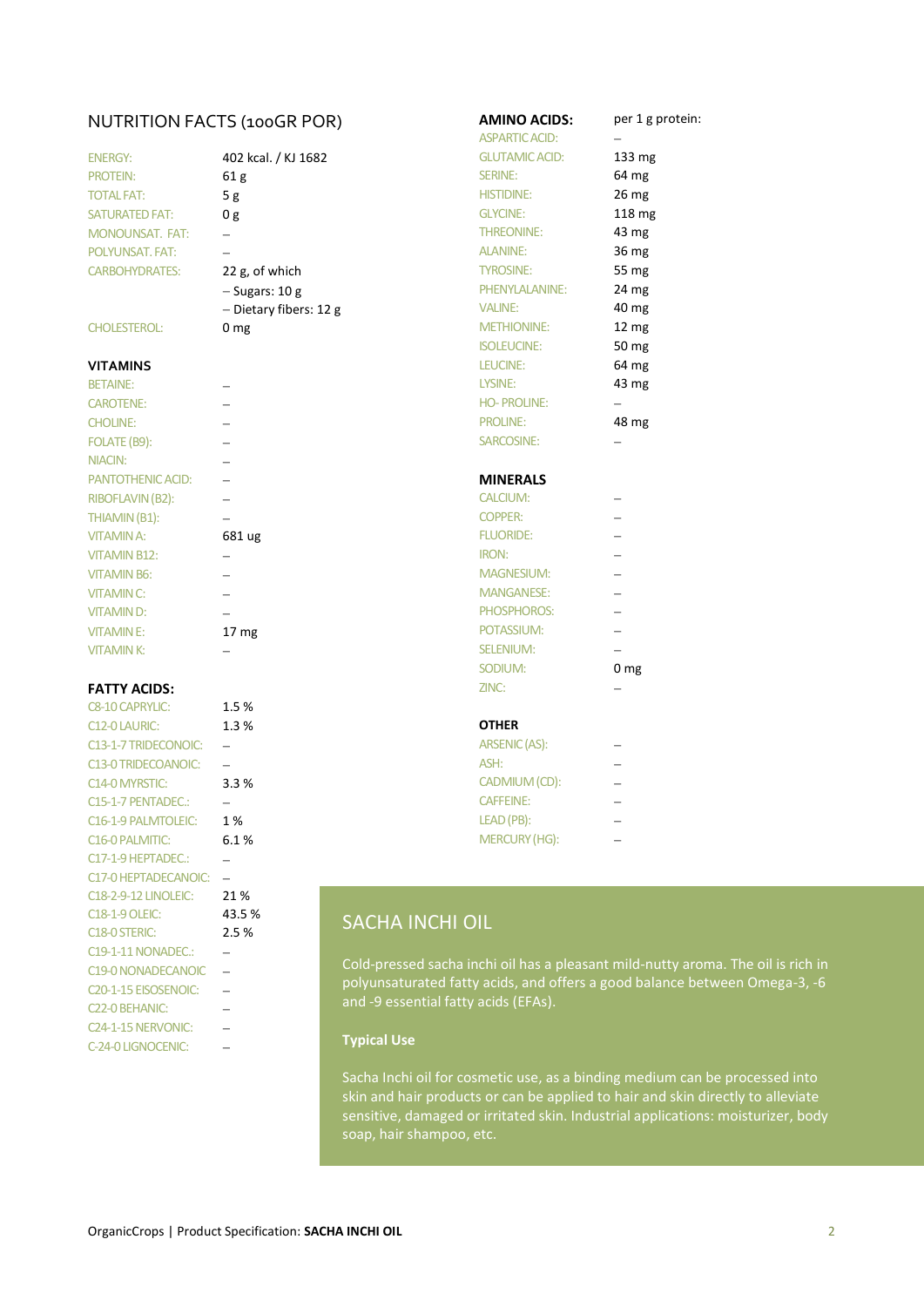# SHELF-LIFE & STORAGE

SHELF-LIFE: 24 months, 6 months after opening when refrigerated. STORAGE: Store in a temperature/humidity controlled environment, away from sunlight or other heat sources. STORAGE TEMP.: 18-25 degrees Celsius<br>HUMIDITY: 50-65% H.R.  $50-65%$  H.R.

# ORDER SPECIFICATIONS

| PACKAGING/PRES.:         | 18 kg container   |
|--------------------------|-------------------|
| <b>SHIPPING:</b>         | <b>FOB Callao</b> |
| <b>MINIMUM ORDER:</b>    | 1000 kg           |
| <b>DELIVERY DETAIL:</b>  | <b>FIFO</b>       |
| <b>LEAD TIME TO FOB:</b> | 19 days           |

# **DISCLAIMER**

All product, product specifications and data are subject to change without notice. OrganicCrops., its affiliates, agents, and employees, and all persons acting on its or their behalf (collectively, "OrganicCrops"), disclaim any and all liability for any errors, inaccuracies or incompleteness contained in any Product Specification or in any other disclosure relating to any product.

Version: **0.5** / **June 2017** / SN

## INQUIRIES

Please direct all inquiries and other communication to:

```
OrganicCrops E.I.R.L.
ADDRESS: Jr. Mayro 605 TELEPHONE: +51 (0)62 635 348
       HUAN 01 EMAIL: hello@organiccrops.net
       Huanuco, Peru INTERNET: www.organiccrops.net
  RUC#: 20600134109
```